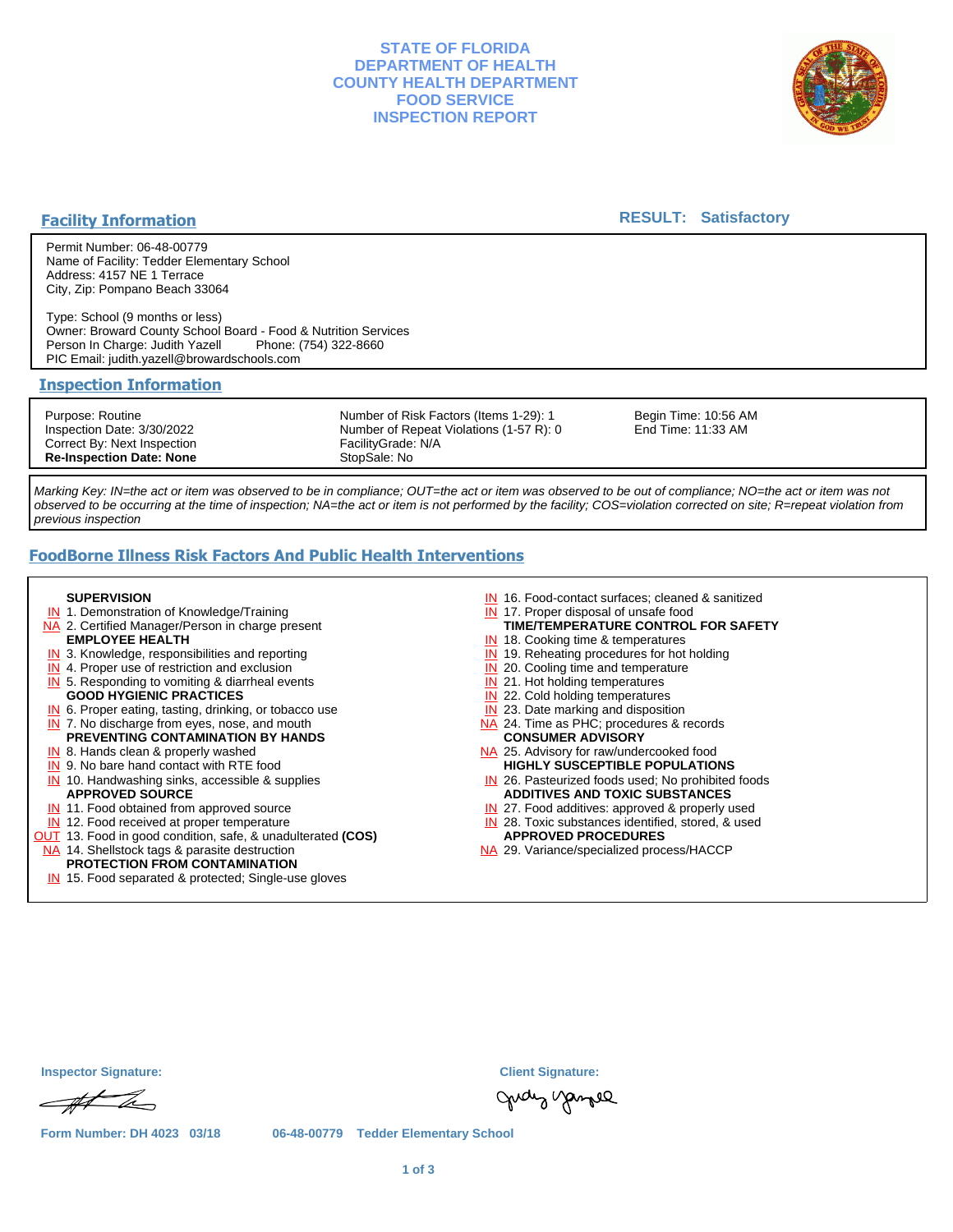## **STATE OF FLORIDA DEPARTMENT OF HEALTH COUNTY HEALTH DEPARTMENT FOOD SERVICE INSPECTION REPORT**



# **Good Retail Practices**

#### **SAFE FOOD AND WATER**

- **IN** 30. Pasteurized eggs used where required
- IN 31. Water & ice from approved source
- NA 32. Variance obtained for special processing
- **FOOD TEMPERATURE CONTROL**
- **IN** 33. Proper cooling methods; adequate equipment
- NO 34. Plant food properly cooked for hot holding
- **IN** 35. Approved thawing methods
- IN 36. Thermometers provided & accurate **FOOD IDENTIFICATION**
- IN 37. Food properly labeled; original container **PREVENTION OF FOOD CONTAMINATION**
- IN 38. Insects, rodents, & animals not present
- **IN** 39. No Contamination (preparation, storage, display)
- IN 40. Personal cleanliness
- IN 41. Wiping cloths: properly used & stored
- NO 42. Washing fruits & vegetables
- **PROPER USE OF UTENSILS**
- IN 43. In-use utensils: properly stored
- IN 44. Equipment & linens: stored, dried, & handled
- IN 45. Single-use/single-service articles: stored & used
- NA 46. Slash resistant/cloth gloves used properly
- **UTENSILS, EQUIPMENT AND VENDING**
- IN 47. Food & non-food contact surfaces
- IN 48. Ware washing: installed, maintained, & used; test strips
- IN 49. Non-food contact surfaces clean
- **PHYSICAL FACILITIES**
- IN 50. Hot & cold water available; adequate pressure
- IN 51. Plumbing installed; proper backflow devices
- IN 52. Sewage & waste water properly disposed
- IN 53. Toilet facilities: supplied, & cleaned
- **OUT** 54. Garbage & refuse disposal
	- IN 55. Facilities installed, maintained, & clean
	- IN 56. Ventilation & lighting
	- IN 57. Permit; Fees; Application; Plans

This form serves as a "Notice of Non-Compliance" pursuant to section 120.695, Florida Statutes. Items marked as "out" violate one or more of the requirements of Chapter 64E-11, the Florida Administrative Code or Chapter 381.0072, Florida Statutes. Violations must be corrected within the time period indicated above. Continued operation of this facility without making these corrections is a violation. Failure to correct violations in the time frame specified may result in enforcement action being initiated by the Department of Health.

## **Violations Comments**

Violation #13. Food in good condition, safe, & unadulterated

Canned food(Mixed Fruits) with dents on hermetic seal, food adulterated. Corrected onsite. Discarded.

CODE REFERENCE: 64E-11.003(1). The food packaging shall not be compromised nor the true appearance, color, or quality of a food be intentionally altered.

Violation #54. Garbage & refuse disposal

Dumpster drain plug missing.

CODE REFERENCE: 64E-11.003(5). Garbage shall be disposed of to prevent vector harborage. Trash cans will be durable, cleanable, leak proof, insect and rodent resistant, and non-absorbent. Outside storage area shall be of a smooth, non-absorbent material and sloped to a drain.

**Inspector Signature: Client Signature:**

At h

gudy yamee

**Form Number: DH 4023 03/18 06-48-00779 Tedder Elementary School**